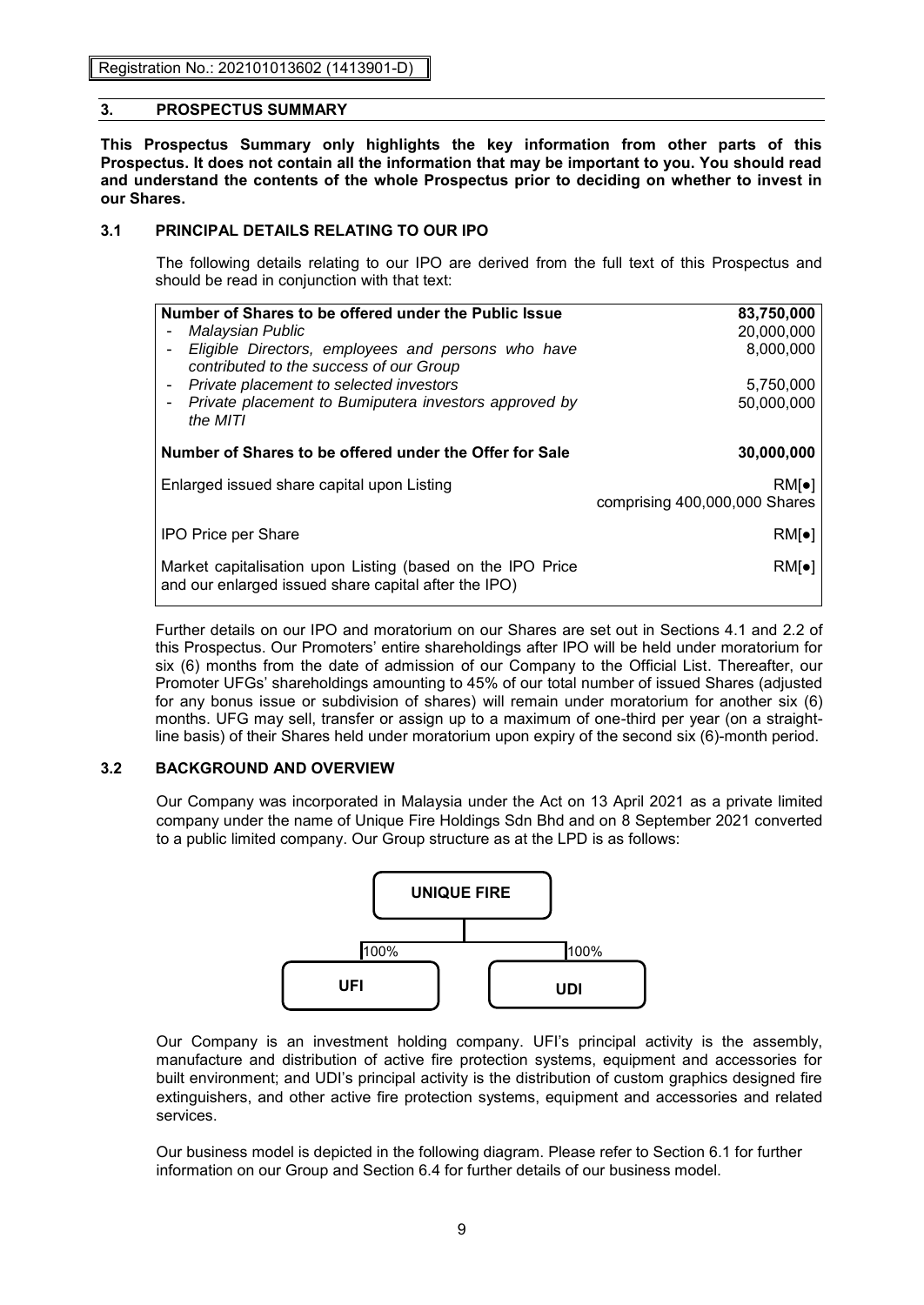

## **Notes:**

- (1) Other activities collectively accounted for 1.66%, 1.46% and 1.74% of our total revenue for the FYE 2019, FYE 2020 and FYE 2021, respectively.
- (2) Third party brands collectively accounted for 23.24%, 20.06% and 17.87% of our total revenue for the FYE 2019, FYE 2020 and FYE 2021, respectively.
- (3) Foreign markets collectively accounted for 1.25%, 1.01% and 1.30% of our total revenue for the FYE 2019, FYE 2020 and FYE 2021, respectively.
- (4) Direct distribution channel accounted for 6.12%, 6.32% and 5.85% of our total revenue for the FYE 2019, FYE 2020 and FYE 2021, respectively. Please see Glossary of Technical Terms and Section 6.4.4 for further details on the direct and indirect distribution channel.

Our revenue segmentation by business activities is summarised in the following pie chart:



#### **Note:**

(1) Other activities include assisting in Bomba eFEIS application, sales of dry chemical fire extinguisher refilling machines and servicing of fire protection equipment.

Please see Section 6.4.2.1 for further details of our revenue segmentation by business activities. Further details of our revenue segmentation by type of products, brands and geographical markets are also set out in Sections 6.4.2.2, 6.4.2.3 and 6.4.3 of this Prospectus.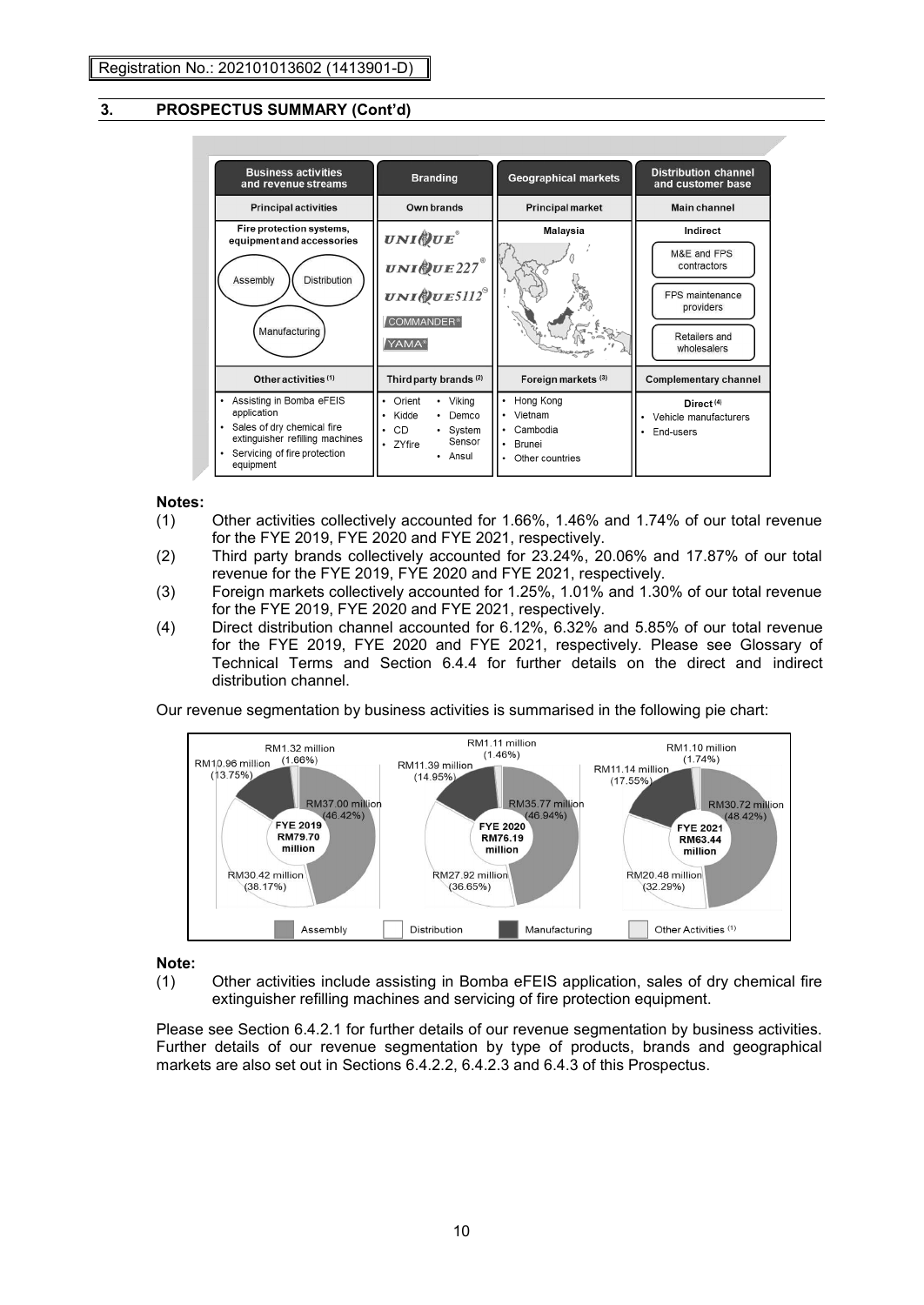## **3.3 COMPETITIVE ADVANTAGES AND KEY STRENGTHS**

Our Group's competitive advantages and key strengths are summarised as below:

#### **(a) We have an established track record of approximately 24 years as a provider of fire protection systems, equipment and accessories which will serve as a platform to grow our business**

We have an established track record of approximately 24 years of operating in the fire protection industry commencing as a distributor in 1997. Throughout our 24 years of operations in the fire protection industry, our Group has evolved from a distributor to a manufacturer of fire protection systems, equipment and accessories. We have been involved in the assembly of fire protection systems and equipment since 2000 commencing with fire hoses, and manufacture of fire extinguishers since 2009.

#### **(b) We have our brands of fire protection systems, equipment and accessories to cultivate customer loyalty and brand recognition**

As at LPD, we market our fire protection systems, equipment and accessories under our own Unique, Unique227, Unique5112, Commander and Yama brands. Having our brand is important in cultivating customer loyalty and brand recognition which are important in facilitating repeat orders from customers as well as referrals. For the Financial Years Under Review, revenue derived from our brands collectively accounted for RM59.90 million (75.16%), RM59.89 million (78.59%) and RM51.09 million (80.52%) for the FYE 2019, FYE 2020 and FYE 2021, respectively. This indicates that our brands and products have gained market acceptance and customer loyalty.

#### **(c) We are an assembler and manufacturer of our brands of fire protection systems and equipment**

We assemble our brands of fire suppression systems, fire extinguishers, fire hose reels and fire hoses. We also manufacture our brand of hand portable dry chemical fire extinguishers. As an assembler and manufacturer of fire protection systems and equipment, we can initiate and continually strive to improve our finished products to meet changing needs, technologies, regulations as well as customer preferences and requirements, and have direct control over the quality of our products. For the Financial Years Under Review, the assembly and manufacture of our brands of fire protection systems and equipment collectively accounted for RM47.96 million (60.17%), RM47.17 million (61.89%) and RM41.86 million (65.97%) of our total revenue.

#### **(d) We market a wide range of fire protection systems, equipment and accessories to meet the diverse needs of our customers**

We market a range of fire protection systems, equipment and accessories to meet the diverse needs of our customers and the market, including fire suppression systems, sprinkler systems, wet and dry riser systems and hydrants, fire extinguishers, fire hose reels, fire hoses, fire alarm and detection devices, batteries, cabinets and fire blankets. Our range of fire protection systems, equipment and accessories enable us to meet the requirements of a range of situations, applications and built environment, capable of addressing Class A, B, C, E and F fires.

#### **(e) We are an authorised distributor of third party brands of fire protection systems, equipment and accessories**

As at the LPD, we are an authorised distributor of 8 (eight) third party brands of fire protection systems, equipment and accessories. For each of the respective third party brands, our Group has entered into distributorship agreements with our suppliers. As an authorised distributor, we benefit from the brand equity and customer loyalty developed by our suppliers.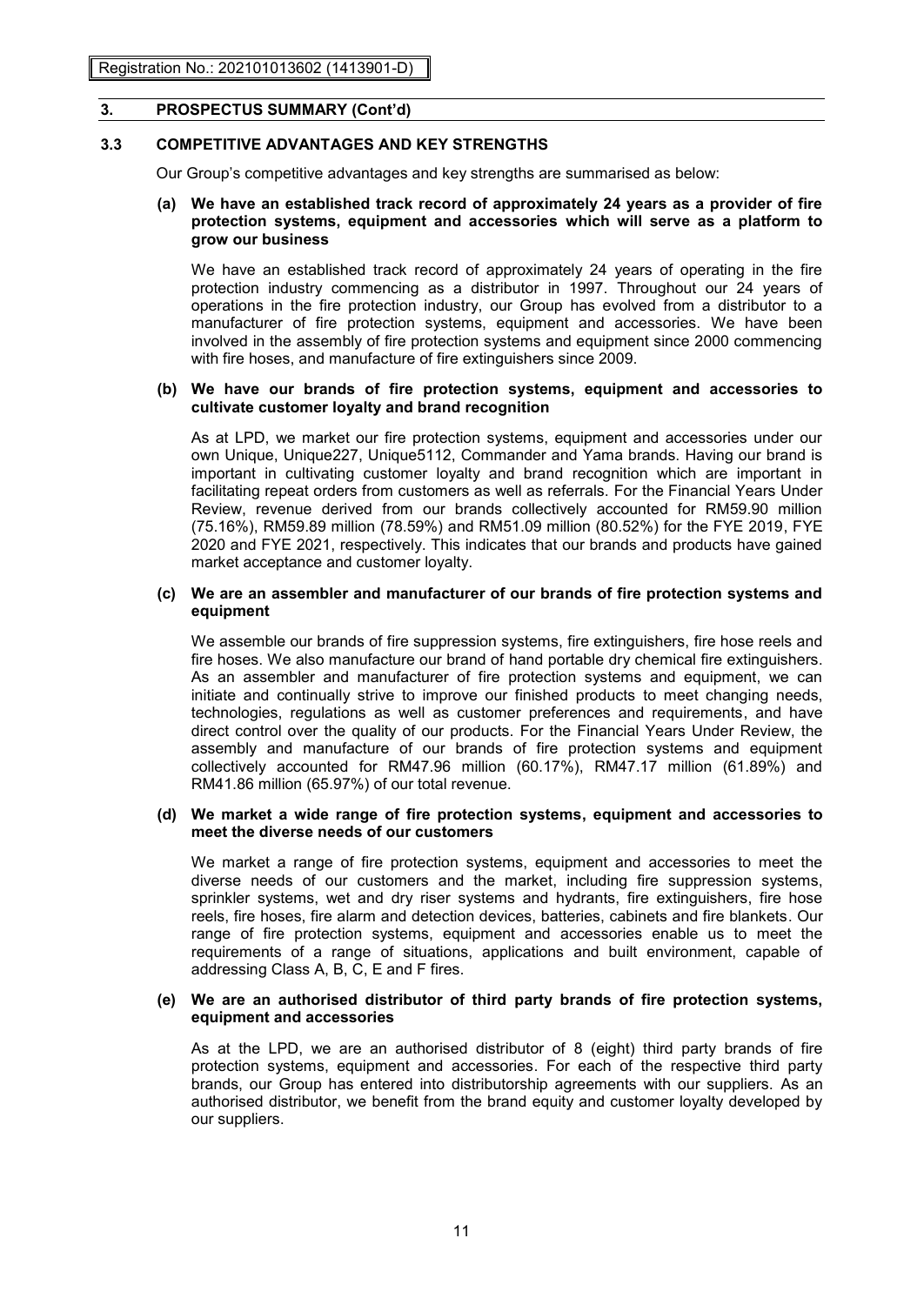## **(f) Our fire protection systems, equipment and accessories are used in diverse sectors which will provide us with business growth and opportunities**

Our fire protection systems, equipment and accessories are used in a cross-section of applications in diverse sectors including residential, commercial, industrial, leisure and hospitality, institution, infrastructure, public amenities and facilities, as well as commercial vehicles. The wide applications of our fire protection systems, equipment and accessories will provide us with the platform to sustain and grow our business.

## **(g) The fire protection systems, equipment and accessories that we assemble, distribute and manufacture are critical products mandated by various regulatory bodies**

Fire protection systems, equipment and accessories are critical products that are mandatory in built environment that supports human activities, including properties, community facilities and amenities, and infrastructure. As the population, society and community continue to grow, the demand for fire protection systems, equipment and accessories will also increase in tandem to ensure safety from the destructive nature of unwanted fires. As such, there will always be a market for fire protection systems, equipment and accessories.

## **(h) We have experienced Directors and key management team to grow our business**

We have an experienced management team headed by our Managing Director, Liew Sen Hoi who has approximately 50 years in the fire protection industry. He is supported by a team of experienced key senior management with 10 to 26 years of experiences in the fire protection and related industry.

Further details of our Group's competitive advantages and key strengths are set out in Section 6.1.2 of this Prospectus.

## **3.4 BUSINESS STRATEGIES AND PLANS**

Our business strategies and plans are focused on leveraging our core competencies and strengths in assembly, distribution and manufacture of fire protection systems, equipment and accessories. We intend to implement the following business strategies and plans between 2022 and 2025. We may experience delays compared to the expected timeline disclosed in this Prospectus if COVID-19 containment measures are reintroduced in the future. Please refer to Section 6.17.1 of this Prospectus for further details on the impact of the COVID-19 pandemic on our business and financial performance and Section 8.1.2 on risks of the COVID-19 pandemic on our business operations.

#### **(a) Enhance our manufacturing facilities and develop new fire extinguishers**

#### **(i) New hand portable dry chemical fire extinguisher cylinder manufacturing lines**

We plan to enhance our manufacturing facilities by installing two (2) new manufacturing lines to manufacture hand portable dry chemical fire extinguisher cylinders. These cylinders will be used for our four (4) kg, six (6) kg and nine (9) kg hand portable dry chemical fire extinguishers. We intend to use the new manufacturing lines to manufacture cylinders that comply with MS and BS for our hand portable dry chemical fire extinguishers.

The new hand portable dry chemical cylinder manufacturing lines will provide us with additional capacity. Our existing cylinder manufacturing line has been experiencing high utilisation rates at 88.16%, 73.13% and 83.74% for the FYE 2019, FYE 2020 and FYE 2021 respectively. As such the new manufacturing lines will enable us to address opportunities for the domestic and export markets.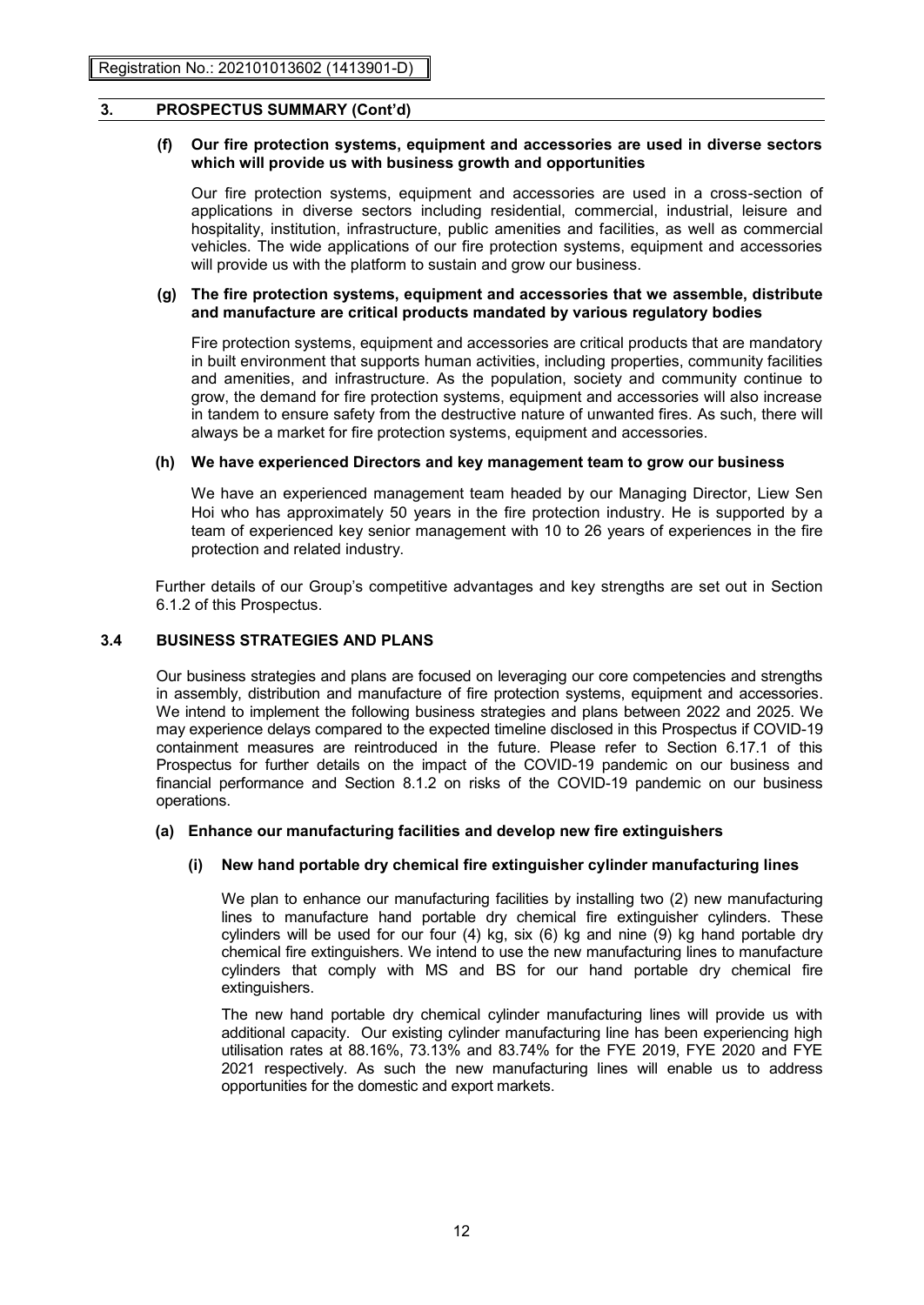## **(ii) New hand portable dry chemical fire extinguishers that comply with MS and BS**

The hand portable dry chemical fire extinguishers that will be manufactured by the new manufacturing lines will need to be certified to various standards to comply with authorities in various countries including Malaysia. The MS-certified dry chemical fire extinguishers are targeted at the Malaysian market, while the BS-certified fire extinguishers are targeted at export markets that accept BS for dry chemical fire extinguishers such as Hong Kong and Saudi Arabia.

#### **(b) Enhancing our operational capabilities**

#### **(i) Increase storage capacity and implementing a warehouse management system**

We plan to install two (2) new mezzanine levels within our Operational Facility in Shah Alam, Selangor, one above the existing manufacturing area and one above the existing warehouse area. These new mezzanine levels will increase the usable floor area by approximately 10,228 sq ft or 8.92% from approximately 114,656 sq ft to approximately 124,884 sq ft. Subsequently we intend to install a racking system on the existing ground floor and the new mezzanine levels. Our plans also include equipping our warehouse with a new warehouse management system ("**WMS**") to digitalise and automate our inventory management functions. We also intend to purchase three (3) new forklifts to handle goods at our warehouse; and two (2) new lorries for deliveries.

#### **(ii) Digital fire extinguisher identification data system and enhance IT system**

We intend to digitalise the process of generating, recording and marking fire extinguishers' identification data by replacing the manual process with two (2) automated systems. We also plan to enhance our IT system at our head office and to develop a client portal that provides functionality to authorised customers. In addition, we will also purchase additional software licences to allow the new sales offices and warehouses that we intend to set up to access to our existing ERP system.

#### **(c) Expand our geographical coverage**

#### **(i) Establish new sales offices and warehouses in Johor and Penang**

We intend to expand our geographic coverage by establishing new sales offices and warehouses in Johor and Penang which will cover the northern and southern regions of Peninsular Malaysia, respectively.

Our new sales offices and warehouses will be on rented premises. As at the LPD, we have not identified any prospective premises. We have budgeted rental of RM24,000 per month for each rented premise. Setting up of each new sales offices and warehouses will involve purchasing one (1) lorry and one (1) forklift, purchasing and installing a racking system, office equipment and furniture, and carrying out renovations for each new sales office and warehouse. We will hire new staff, including one (1) general manager, three (3) sales and marketing officers, four (4) warehouse personnel and two (2) delivery personnel for each new sales office and warehouse.

#### **(ii) Enhance advertising and marketing activities**

We intend to enhance our advertising and marketing activities in Malaysia and some targeted foreign countries including Hong Kong and the Middle East. In addition, we plan to appoint new distributors in foreign countries such as Brunei, Cambodia, Hong Kong, Myanmar and Vietnam to expand our geographic reach and grow our export sales.

#### **(d) Use of renewable energy – install rooftop solar photovoltaic system**

We intend to install a solar photovoltaic ("**PV**") system with an installed capacity of approximately 269 kilowatt-peak on the roof of our Operational Facility in Shah Alam, Selangor under the self-consumption ("**Selco**") programme to reduce our utility costs.

Further details of our Group's business strategies and plans are set out in Section 6.18 of this Prospectus.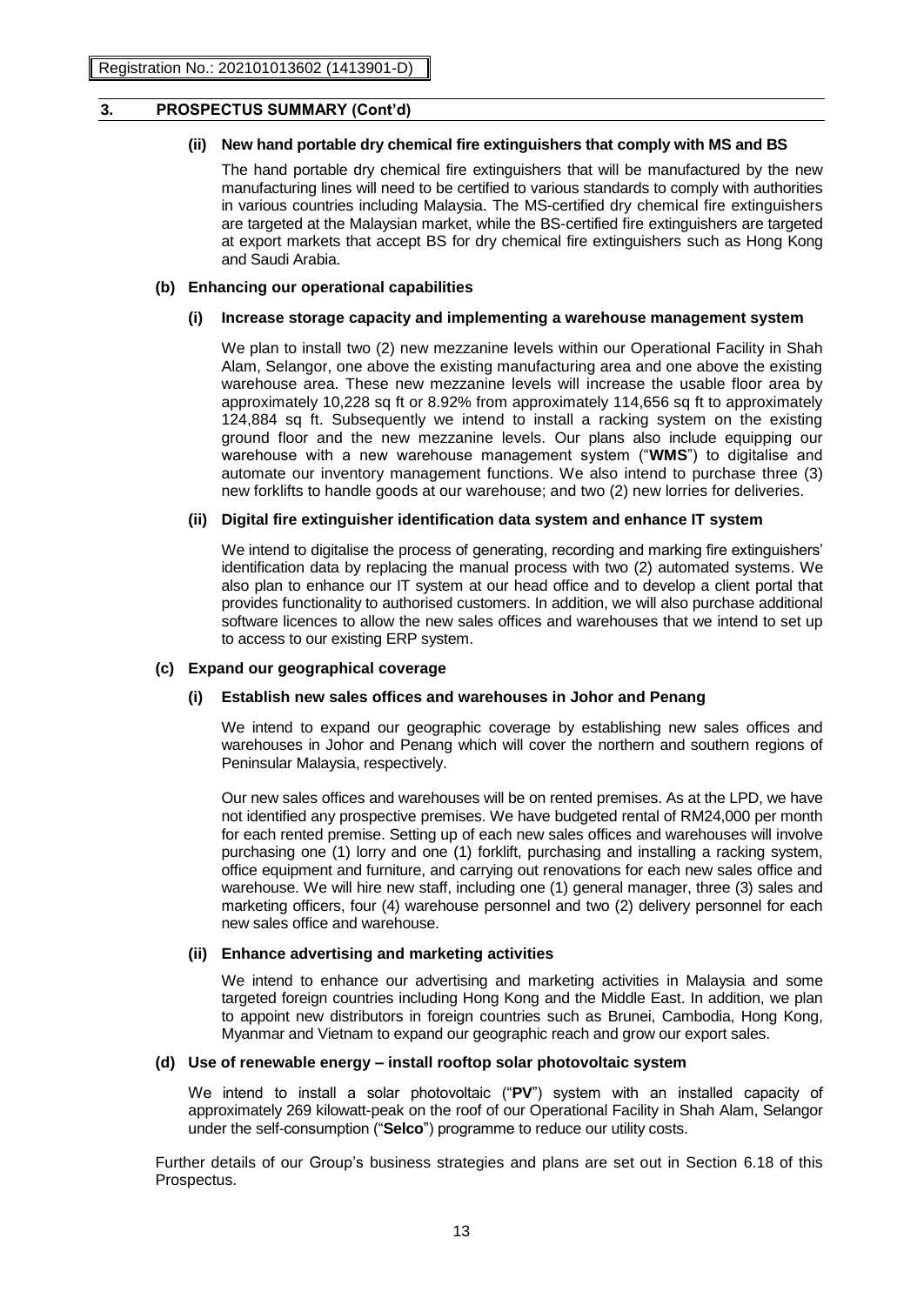## **3.5 RISK FACTORS**

Before investing in our Shares, you should carefully consider, along with other matters in this Prospectus, certain risks and investment considerations (which may occur either individually or in combination, at the same time or around the same time) that may have a significant impact on our future financial performance.

The following are the key risks and investment considerations that we are currently facing or that may develop in the future:

#### **(a) We are dependent on the building construction and property development industries.**

Our main customers, namely M&E and FPS contractors and FPS maintenance service providers, operate in the building construction and property development industries, where they are involved in new building construction, and renovations or remodelling. From this perspective, the demand for our fire protection products would be adversely affected if there is a slowdown in the building construction and property development industries.

## **(b) Our business operations and financial performance may be adversely affected if the COVID-19 pandemic is prolonged or occurrence of similar epidemic or pandemic in the future.**

Any deterioration in the COVID-19 pandemic in Malaysia could result in the tightening of economic and social constraints and other restrictions. This could adversely affect our business operations and financial performance. The COVID-19 pandemic may also result in delays in implementing our business strategies and plans in accordance with the expected timeline as set out in Section 6.18 of this Prospectus. Such delays may adversely affect the development of our business and future financial performance.

#### **(c) We could lose or fail to renew our distributorship agreements if we are unable to fulfil the agreed sales target and/or other obligations.**

There is a risk that we may not be able to renew our distributorship agreements for products used in our assembly and distribution business segments (see Section 6.4.2.3 for an overview of the products and brands) if we are unable to fulfil our obligations under the respective distributorship agreements, such as achieving sales targets (where relevant) and abiding by the agreed payment terms. There is also a risk that our distributorship agreements may not be renewed even if we meet our obligations as renewal is under the discretion of the respective supplier. If a distributorship agreement is not renewed or terminated for any reason, we may need to source products from other suppliers to supply to our customers.

#### **(d) We mainly adopt an indirect distribution channel strategy where we are dependent on intermediaries to buy our products for installation, maintenance or resale.**

For the FYE 2019, FYE 2020 and FYE 2021, indirect distribution channels accounted for 93.88%, 93.68% and 94.15% of our total revenue, respectively. As the revenue for our fire protection systems, equipment and accessories are mainly derived from intermediaries (including M&E contractors, FPS contractors and FPS maintenance service providers, and wholesalers and retailers), our financial performance will be dependent on the demand from this group of customers.

#### **(e) We are exposed to fluctuations in the market price of steel.**

Empty cylinders and steel coils and plates collectively accounted for 27.49%, 24.12% and 29.49% of our purchases of input materials and services for the FYE 2019, FYE 2020 and FYE 2021, respectively. Fluctuations in the market price of steel may have an adverse effect on our business operations and/or financial performance in particular any increases could consequently increase the costs of the fire protection systems, equipment and accessories that we assemble, distribute and manufacture.

Please refer to Section 8 of this Prospectus for further details and the full list of risk factors which should be considered before investing in our Shares.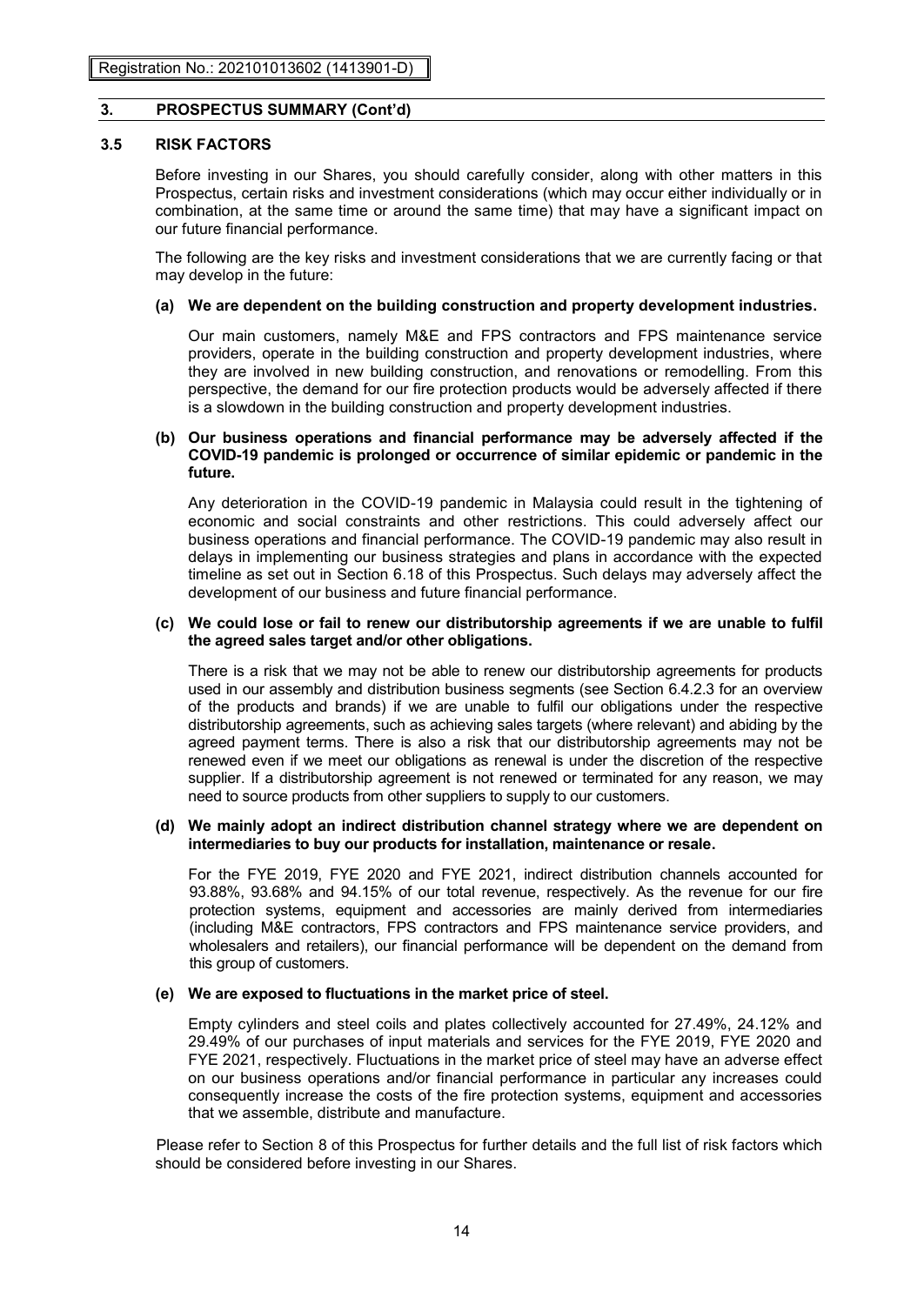# **3.6 OUTBREAK OF COVID-19 PANDEMIC**

The World Health Organisation declared COVID-19 a pandemic on 11 March 2020. Commencing from 18 March 2020, the Government implemented measures to reduce COVID-19 transmission in the country, which included, among others, controls on the movement of people within Malaysia, controls on international travel, and restrictions on business, government, educational, cultural, recreational and other activities. Our business operations in Malaysia were temporarily interrupted by these measures.

# **Effects on our business operations**

**2020:** For the period of 18 March 2020 to 31 December 2020, other than a period from 18 March 2020 to 3 May 2020, where our Operational Facility in Shah Alam, Selangor was temporarily closed and all activities related to assembly and manufacturing were temporarily halted, we were able to operate at normal workforce capacity, with the various applicable approvals from MITI throughout the period. In the first MCO period from 18 March 2020 to 3 May 2020 (MCO 1.0), we closed our operational facility on 18 March 2020. Subsequently, UFI received written approval from MITI on 27 March 2020 to resume operations at our operational facility, subject to implementing the relevant standard operating procedures ("**SOP"**) and guidelines. However, we did not resume operations during the first MCO period as most of our customers whose operations are dependent on the building construction and property development industries, namely M&E and FPS contractors, and FPS maintenance service providers, also temporarily ceased operations during MCO 1.0. This was because most building and construction worksites were closed pursuant to MCO 1.0, and consequently, building and construction activities, including installation of fire protection systems, were temporarily halted.

**2021:** In 2021, pursuant to the National Recovery Plan (**"NRP"**) requirements and the relevant written approvals from MITI, we were required to scale down our workforce capacity and operations to 60% capacity during Phase 1 of the NRP (commencing from 1 June 2021). However, due to EMCO imposed in Selangor our operations were temporarily closed from 3 July 2021 and we resumed operations on 17 July 2021 at 60% workforce capacity. We then returned to normal workforce capacity commencing from 23 August 2021 and continued to operate at normal workforce capacity based on SOP and guidelines throughout the various phases of the NRP from Phases 1 to 4 in 2021. As at 29 December 2021, all of our employees have been vaccinated, and there has been no breach of laws relating to COVID-19 restrictions or SOP which may lead to penalties by relevant authorities.

From 18 March 2020 and up to the LPD, we did not face any material disruptions to our supply chain that were related to COVID-19 due to our inventory forecasting and planning. In addition, our inventory levels were sufficient for normal manufacturing operations and able to meet all customers' orders without delay. As at the 29 December 2021, our Group has not experienced any termination or cancellation of orders as a result of COVID-19 and MCO or variations thereof.

# **Effects of of COVID-19 on our financial performance**

**FYE 2021:** Measures implemented by the Government to control the spread of COVID-19 had affected our revenue during the relevant quarters of FYE 2021, as summarised in the following table:

|                                     | <b>Fourth</b>   | First           | <b>Second</b>   | <b>Third</b>    | <b>Fourth</b>   |
|-------------------------------------|-----------------|-----------------|-----------------|-----------------|-----------------|
|                                     | Quarter         | Quarter         | Quarter         | Quarter         | Quarter         |
|                                     | <b>FYE 2020</b> | <b>FYE 2021</b> | <b>FYE 2021</b> | <b>FYE 2021</b> | <b>FYE 2021</b> |
|                                     | (Jan - Mar      | (Apr - Jun      | (July - Sept    | (Oct - Dec      | (Jan - Mar      |
|                                     | 2020)           | 2020)           | 2020)           | 2020)           | 2021            |
| Revenue (RM'000)                    | 15,385          | 7,631           | 18.757          | 19,679          | 17,377          |
| Quarter-on-quarter<br>change $(\%)$ | $\blacksquare$  | (50.40)         | 145.80          | 4.92            | (11.70)         |

Our revenue for FYE 2021 as a whole was affected by, among others, measures taken by the Government to control COVID-19. Our total revenue for FYE 2021 decreased by RM12.75 million or 16.73% to RM63.44 million (FYE 2020: RM76.19 million). Our GP for the FYE 2021 decreased by RM5.47 million or 24.68% to RM16.69 million (FYE 2020: RM22.16 million), in line with the lower overall sales recorded due to the COVID-19 pandemic.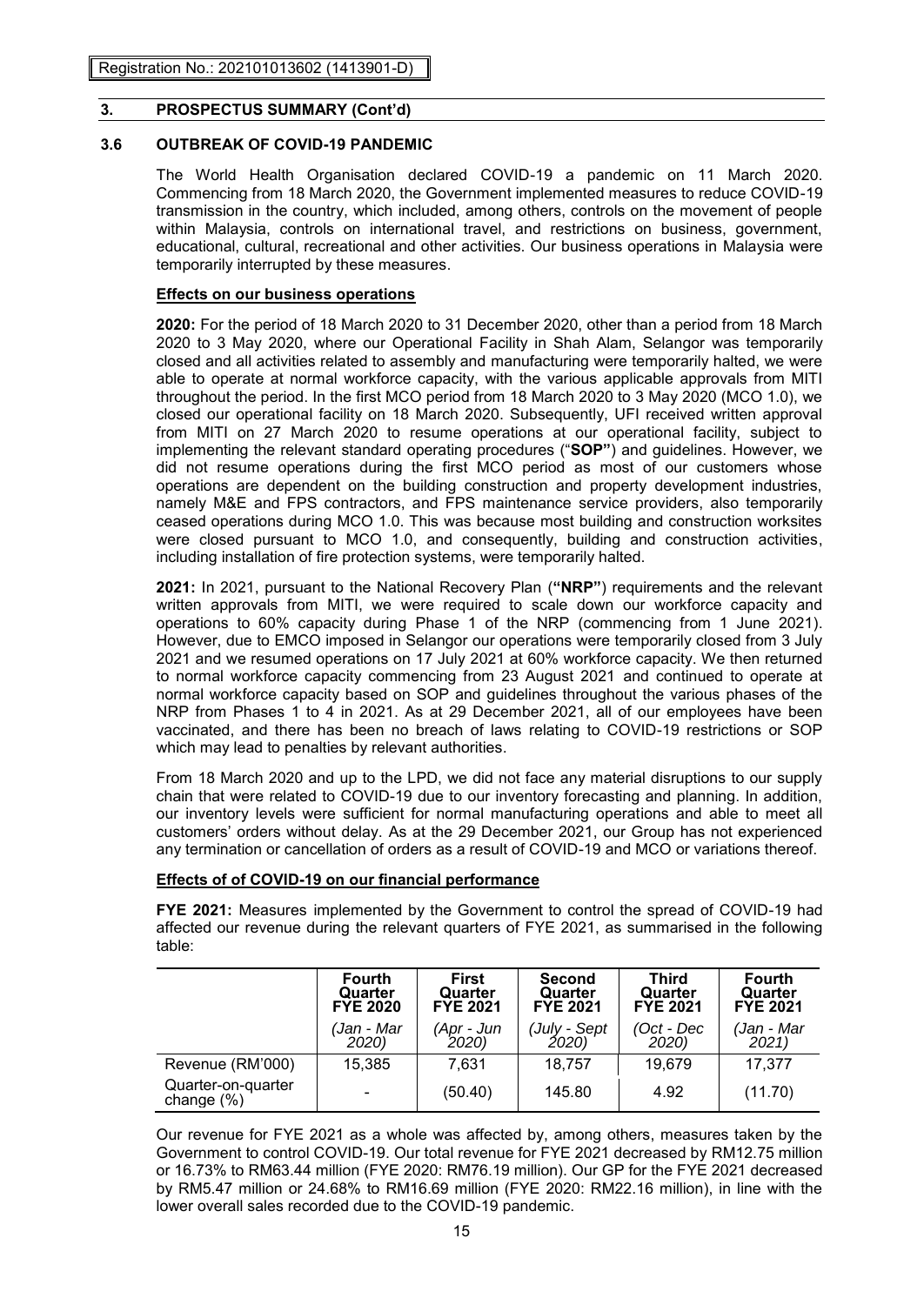Notwithstanding the decrease in revenue and GP for FYE 2021, out net operating cash from operating activities was RM11.24 million for FPE 2021, partially offset by net cash for investing and financing activities of RM0.05 million and RM9.58 million, respectively, resulting in net increase in cash and cash equivalents of RM1.62 million for FYE 2021.

Our total net trade receivables stood at RM22.81 million as at 31 March 2021, out of which RM9.22 million or approximately 40.41% exceeded the normal credit term mainly due to slower collection amid the COVID-19 pandemic. Up to the LPD, we have collected RM19.90 million or 87.24% of the total net trade receivables as at 31 March 2021.

**FYE 2022:** Between April and May 2021, our business operations were not materially affected by the COVID-19 pandemic as business sectors were allowed to operate normally (subject to adherence to relevant SOP and guidelines). The implementation of Phase 1 of the NRP lockdown commencing from 1 June 2021 impacted on our monthly revenue between June 2021 and July 2021 as most of our customers who are M&E and FPS contractors, and FPS maintenance service providers involved in the building construction industry were required to temporarily cease their business operations. The interruptions to our business operations during the Phase 1 of the NRP lockdown has impacted our monthly revenue performance for the month of June 2021 and July 2021. Subsequently, our revenue performance improved progressively from the month of August 2021 onwards since the resumption of our operations on 23 August 2021 at normal workforce capacity based on the revised SOP, where revenue for August 2021 and September 2021 increased by 103.26% and 56.64% respectively month-on-month. This is summarised in our monthly revenue for April 2021 to September 2021:

|                                 | April<br>2021  | May<br>2021 | June<br>2021 | <b>July<br/>2021</b> | August<br>2021 | September<br>2021 |
|---------------------------------|----------------|-------------|--------------|----------------------|----------------|-------------------|
| Revenue (RM'000)                | 8,016          | 5.649       | 2.191        | 2.452                | 4.984          | 7.807             |
| Month-on-month<br>change $(\%)$ | $\blacksquare$ | (29.53)     | (61.21)      | 11.91                | 103.26         | 56.64             |

Notwithstanding interruptions to our business operations during Phase 1 of the NRP lockdown, we have not faced any termination or cancellation of orders due to COVID-19 or MCO, FMCO, NRP or EMCO periods during FYE 2022 up to 29 December 2021.

Please see Section 6.17.1 for further details on the material interruptions to our business due to the COVID-19 pandemic. Please also see Sections 11.3.4 and 11.4 for further details of the impact of MCO or variations thereof on our Group's liquidity and ageing analysis of trade receivables of our Group, respectively.

# **3.7 DIRECTORS AND KEY SENIOR MANAGEMENT**

Our Directors and key senior management are as follows:

| <b>Name</b>                        | <b>Designation</b>                           |
|------------------------------------|----------------------------------------------|
| <b>Directors</b>                   |                                              |
| Selma Enolil Binti Mustapha Khalil | Independent Non-Executive Chairperson        |
| Liew Sen Hoi                       | <b>Managing Director</b>                     |
| <b>Marcus Liew</b>                 | <b>Executive Director</b>                    |
| Ryan Liew                          | <b>Executive Director</b>                    |
| Ir. Tee Kiam Hong                  | Independent Non-Executive Director           |
| Olivia Lim                         | Independent Non-Executive Director           |
| Andrea Huong Jia Mei               | Independent Non-Executive Director           |
| <b>Key Senior Management</b>       |                                              |
| Roy Liew                           | <b>Operation Director</b>                    |
| <b>Ray Liew</b>                    | Creative Director                            |
| Cheow Zi Ying                      | <b>Chief Financial Officer</b>               |
| Tan Hoay Ling                      | Supply Chain Manager                         |
| Mohamad Azmir Bin Ramli            | <b>Quality Assurance and Control Manager</b> |

Further details on our Directors and key senior management are disclosed in Sections 5.1 and 5.2 of this Prospectus.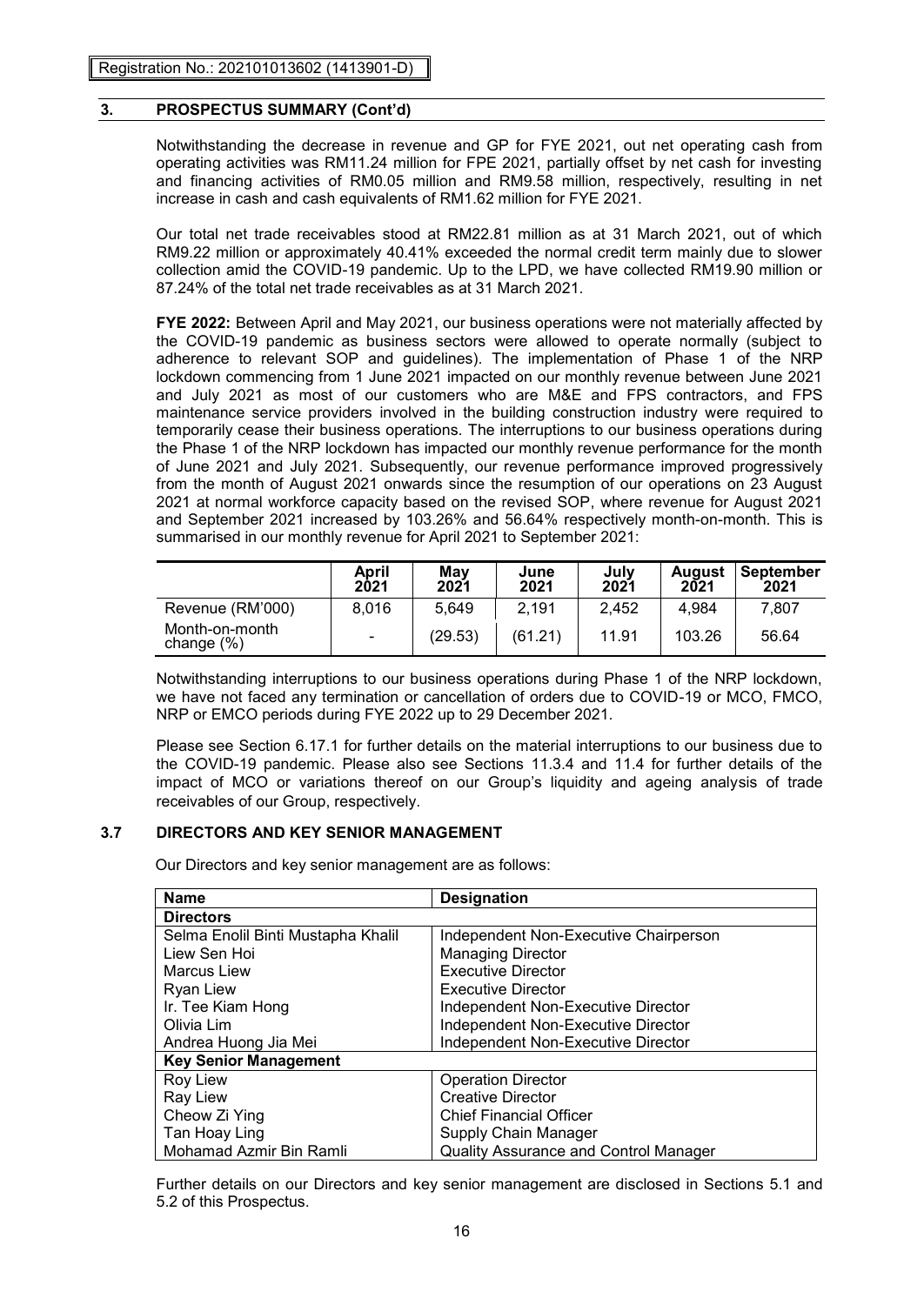## **3.8 PROMOTERS AND SUBSTANTIAL SHAREHOLDERS**

The details of our Promoters and substantial shareholders, and their respective shareholdings in our Company before and after our IPO are as follows:

|                                           |                                       | Before our IPO / After the Acquisition of UFI and UDI |          |                 |                      | <b>After the Public Issue</b> |                     |                 |                      |
|-------------------------------------------|---------------------------------------|-------------------------------------------------------|----------|-----------------|----------------------|-------------------------------|---------------------|-----------------|----------------------|
| Promoters/                                | <b>Place of</b>                       | <b>Direct</b>                                         |          | <b>Indirect</b> |                      | <b>Direct</b>                 |                     | <b>Indirect</b> |                      |
| <b>Substantial</b><br><b>Shareholders</b> | Incorporation /<br><b>Nationality</b> | No. of Shares                                         | $\%$ (a) | No. of Shares   | $\frac{9}{6}$ (a)*   | No. of Shares                 | $\%$ <sup>(b)</sup> | No. of Shares   | $\frac{9}{6}$ (b)*   |
| UFG <sup>(c)</sup>                        | Malavsia                              |                                                       |          |                 |                      |                               |                     |                 |                      |
| Liew Sen Hoi                              | Malavsian                             | 173.784.000                                           | 54.96    | 142.466.000     | 45.04 <sup>(d)</sup> | 173.784.000                   | 43.44               | 142.466.000     | 35.62 <sup>(d)</sup> |
| Lim Show Ching                            | Malavsian                             | 15,792,400                                            | 5.00     | 173.784.000     | $54.96^{(e)}$        | 15.792.400                    | 3.94                | 173.784.000     | $43.44^{(e)}$        |
| Marcus Liew                               | Malavsian                             | 31,668,400                                            | 10.01    |                 |                      | 31,668,400                    | 7.92                |                 |                      |
| Ryan Liew                                 | Malaysian                             | 31,668,400                                            | 10.01    |                 |                      | 31,668,400                    | 7.92                |                 |                      |
| Roy Liew                                  | Malaysian                             | 31,668,400                                            | 10.01    |                 |                      | 31,668,400                    | 7.92                |                 |                      |
| Ray Liew                                  | Malavsian                             | 31,668,400                                            | 10.01    |                 |                      | 31,668,400                    | 7.92                |                 |                      |

| Place of<br>Promoters/                    |                 |                                  | After the Offer for Sale |             |                      |                     |                 | After our IPO and Share Transfer to UFG |               |
|-------------------------------------------|-----------------|----------------------------------|--------------------------|-------------|----------------------|---------------------|-----------------|-----------------------------------------|---------------|
| <b>Substantial</b>                        | Incorporation / | <b>Indirect</b><br><b>Direct</b> |                          |             | <b>Direct</b>        |                     | <b>Indirect</b> |                                         |               |
| <b>Shareholders</b><br><b>Nationality</b> | No. of Shares   | $9/6^{(b)}$                      | No. of Shares            | $%^{(b)*}$  | No. of Shares        | $\%$ <sup>(b)</sup> | No. of Shares   | $9/6(b)^*$                              |               |
| UFG <sup>(c)</sup>                        | Malavsia        |                                  |                          |             |                      | 252.000.000         | 63.00           |                                         |               |
| Liew Sen Hoi                              | Malavsian       | 143.784.000                      | 35.94                    | 142.466.000 | 35.62 <sup>(d)</sup> | 18.208.408          | 4.56            | 268.041.592                             | $67.00^{(f)}$ |
| Lim Show Ching                            | Malavsian       | 15.792.400                       | 3.94                     | 143.784.000 | $35.94^{(e)}$        |                     |                 | 18.208.408                              | $4.56^{(e)}$  |
| Marcus Liew                               | Malavsian       | 31.668.400                       | 7.92                     |             |                      | 4.010.398           | 1.00            |                                         |               |
| Ryan Liew                                 | Malavsian       | 31,668,400                       | 7.92                     |             |                      | 4.010.398           | 1.00            |                                         |               |
| Roy Liew                                  | Malavsian       | 31.668.400                       | 7.92                     |             |                      | 4.010.398           | 1.00            |                                         |               |
| Rav Liew                                  | Malavsian       | 31,668,400                       | 7.92                     |             |                      | 4.010.398           | 1.00            |                                         |               |

**Notes:**

- **\*** Liew Sen Hoi is the spouse of Lim Show Ching, and Marcus Liew, Ryan Liew, Roy Liew and Ray Liew are their sons. Please see Section 5.7 of this Prospectus for further details of the family relationship between the Promoters, substantial shareholders and Directors.
- (a) Based on our issued share capital of 316,250,000 Shares after the Acquisition of UFI and UDI, but before our IPO.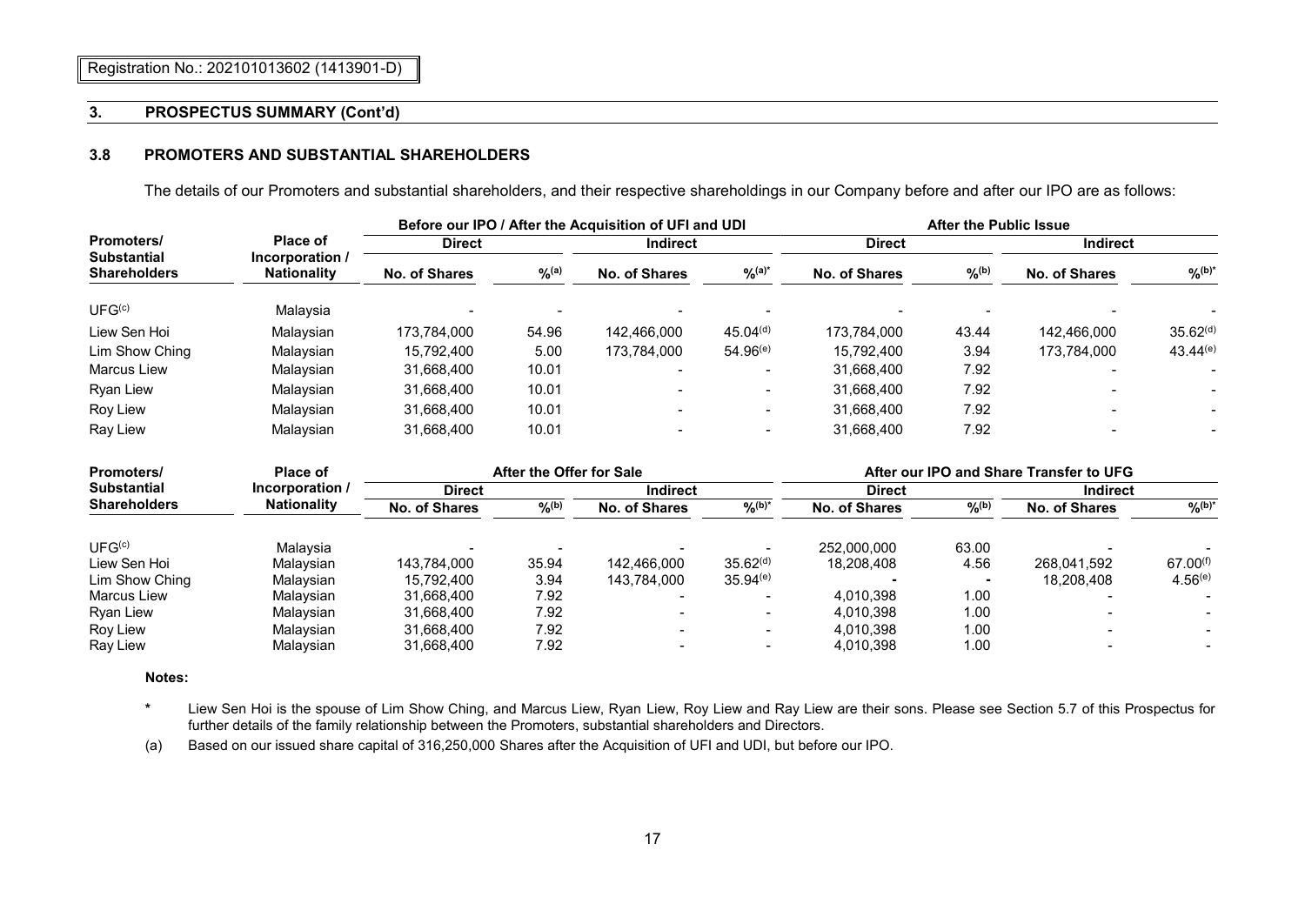- (b) Based on our enlarged issued share capital of 400,000,000 Shares after the Public Issue, Offer for Sale and Share Transfer to UFG pursuant to our IPO.
- (c) UFG's shareholders and their respective direct shareholdings in UFG are as follows: Liew Sen Hoi (55.00%); his spouse Lim Show Ching (5.00%); and their sons Marcus Liew (10.00%), Ryan Liew (10.00%), Roy Liew (10.00%) and Ray Liew (10.00%).
- (d) Deemed interested by virtue of his spouse's and his sons' direct shareholdings in Unique Fire.<br>(e) Deemed interested by virtue of her spouse's direct shareholdings in Unique Fire.
- Deemed interested by virtue of her spouse's direct shareholdings in Unique Fire.
- (f) Deemed interested by virtue of his sons' direct shareholdings in Unique Fire, as well as Section 8(4) of the Act through his shareholding of more than 20% in UFG. See note (c) above for further details.

Further details of our Promoters and substantial shareholders are disclosed in Section 5.1.1 of this Prospectus.

## **3.9 USE OF PROCEEDS FROM OUR IPO**

The total gross proceeds from our Public Issue amounting to RM[●] million based on the IPO Price are intended to be used in the following manner:

| <b>Purposes</b>                       | <b>RM'000</b> | %                        | <b>Estimated time frame for use</b><br>(from the Listing date) |
|---------------------------------------|---------------|--------------------------|----------------------------------------------------------------|
| Expansion of manufacturing facilities | l۰۱           | $\lceil \bullet \rceil$  | Within 36 months                                               |
| Expansion of geographic coverage      | [●]           | $\left[ \bullet \right]$ | Within 24 months                                               |
| Expansion of operational capabilities | l۰۱           | $ \bullet $              | Within 24 months                                               |
| Working capital                       | $ \bullet $   | l۰۱                      | Within 12 months                                               |
| Estimated listing expenses            | $  \bullet  $ | I۰                       | Within 3 months                                                |
| Total                                 | ſ۰            |                          |                                                                |

There is no minimum subscription to be raised from our IPO. Further details on the use of proceeds are set out in Section 4.4 of this Prospectus.

Our Company will not receive any proceeds from the Offer for Sale. Based on the IPO Price, the gross proceeds from the Offer for Sale of approximately RM[●] million will accrue entirely to the Offeror. The Offeror shall bear the entire incidental expenses and fees in relation to the Offer for Sale, amounting to approximately RMI•1 million.

The financial impact of the use of proceeds from our Public Issue is illustrated in the Pro Forma Combined Statements of Financial Position as at 31 March 2021 set out in Section 11.9 of this Prospectus.

#### **3.10 FINANCIAL HIGHLIGHTS**

The key financial highlights of our historical audited combined statements of comprehensive income for the FYE 2019 to FYE 2021 are set out below:

|                                  | Audited<br><b>FYE</b> |                       |                       |  |  |
|----------------------------------|-----------------------|-----------------------|-----------------------|--|--|
|                                  |                       |                       |                       |  |  |
|                                  | 2019<br><b>RM'000</b> | 2020<br><b>RM'000</b> | 2021<br><b>RM'000</b> |  |  |
| Revenue                          | 79,699                | 76,194                | 63,444                |  |  |
| Cost of sales                    | (56,578)              | (54,032)              | (46,753)              |  |  |
| <b>GP</b>                        | 23,121                | 22,162                | 16,691                |  |  |
| <b>PBT</b>                       | 13,409                | 10,161                | 7,682                 |  |  |
| <b>PAT</b>                       | 9,945                 | 7,484                 | 5,324                 |  |  |
| GP margin <sup>(1)</sup> (%)     | 29.01%                | 29.09%                | 26.31%                |  |  |
| PBT margin $(2)$ (%)             | 16.82%                | 13.34%                | 12.11%                |  |  |
| PAT margin <sup>(3)</sup> $(\%)$ | 12.48%                | 9.82%                 | 8.39%                 |  |  |
| Current ratio (times)            | 5.11                  | 7.91                  | 3.42                  |  |  |
| Gearing ratio (times)            | 0.22                  | 0.24                  | 0.34                  |  |  |